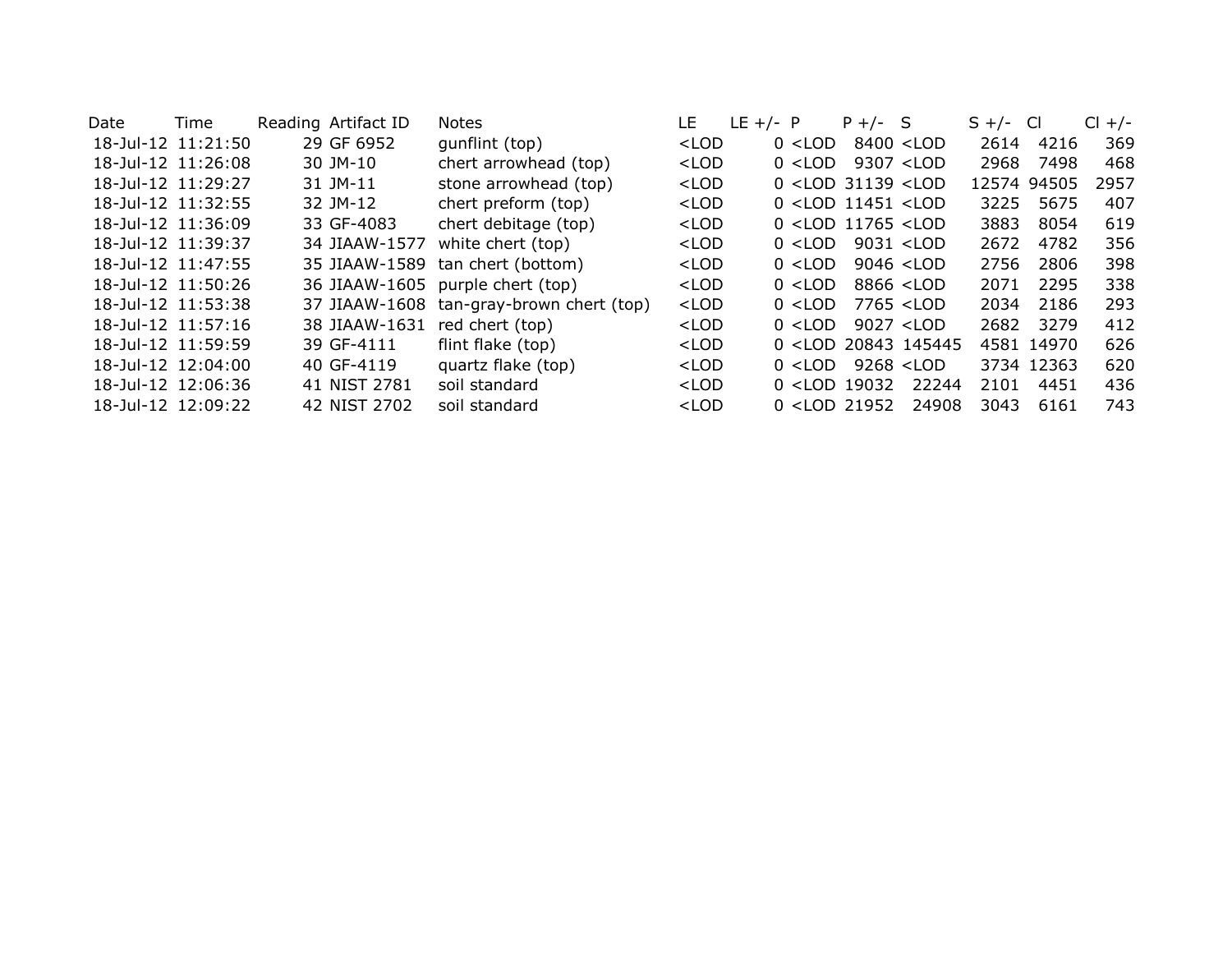| K                                                                                                                                                                                                                                                                                                                                      | $K +/-$ Ca |           | $Ca +/- Ti$ |             | Ti $+/-$ Cr |                                                                                                                                                                                                                        | $Cr +/-$ Mn |            | Mn $+/-$ Fe    |          | Fe $+/-$ Co |                                                                                                                         | $Co +/- Ni$ |                                                          | Ni $+/-$ Cu |                                     | $Cu +/-$ |
|----------------------------------------------------------------------------------------------------------------------------------------------------------------------------------------------------------------------------------------------------------------------------------------------------------------------------------------|------------|-----------|-------------|-------------|-------------|------------------------------------------------------------------------------------------------------------------------------------------------------------------------------------------------------------------------|-------------|------------|----------------|----------|-------------|-------------------------------------------------------------------------------------------------------------------------|-------------|----------------------------------------------------------|-------------|-------------------------------------|----------|
| 606                                                                                                                                                                                                                                                                                                                                    | 107        | 1771      |             | $97$ < LOD  |             | 86 <lod< td=""><td>14</td><td>19</td><td>6</td><td>389</td><td></td><td><math>13</math> <lod< td=""><td></td><td><math>25</math> &lt; LOD</td><td></td><td><math>27</math> &lt; LOD</td><td>18</td></lod<></td></lod<> | 14          | 19         | 6              | 389      |             | $13$ <lod< td=""><td></td><td><math>25</math> &lt; LOD</td><td></td><td><math>27</math> &lt; LOD</td><td>18</td></lod<> |             | $25$ < LOD                                               |             | $27$ < LOD                          | 18       |
| 1312                                                                                                                                                                                                                                                                                                                                   | 137        | 5268      | 169         | 305         |             | $44$ < LOD                                                                                                                                                                                                             | 17          | 38         | 7              | 4688     |             | 76 <lod< td=""><td></td><td><math>64</math> &lt; LOD</td><td></td><td><math>29</math> &lt; LOD</td><td>19</td></lod<>   |             | $64$ < LOD                                               |             | $29$ < LOD                          | 19       |
| 18539                                                                                                                                                                                                                                                                                                                                  |            | 721 35714 | 985         | 4537        | 243         | 132                                                                                                                                                                                                                    | 18          | 290        |                | 24 41738 | 951         | 470                                                                                                                     | 93          | 90                                                       |             | $25$ < LOD                          | 33       |
| 1465                                                                                                                                                                                                                                                                                                                                   |            | 141 22783 | 419         | 819         |             | $55$ < LOD                                                                                                                                                                                                             | 15          | -71        | 7              | 1735     |             | $32$ < LOD                                                                                                              |             | $38$ < LOD                                               |             | $28$ < LOD                          | 18       |
| 552                                                                                                                                                                                                                                                                                                                                    | 154        | 412       |             | $85$ < LOD  |             | $105$ < LOD                                                                                                                                                                                                            |             | $17$ < LOD | 22             | 215      |             | $14$ < LOD                                                                                                              |             | $31$ < LOD                                               |             | $31$ < LOD                          | 22       |
| 953                                                                                                                                                                                                                                                                                                                                    | 111        | 5853      | 162         | 149         |             | $31$ < LOD                                                                                                                                                                                                             |             | $13$ < LOD | 15             | 706      |             | $17$ < LOD                                                                                                              |             | $28$ < LOD                                               |             | $25$ < LOD                          | 18       |
| 510                                                                                                                                                                                                                                                                                                                                    | 125        | 738       | 83          | 111         |             | $35$ < LOD                                                                                                                                                                                                             |             | $16$ < LOD | 19             | 688      |             | $20$ < LOD                                                                                                              |             | $35$ < LOD                                               |             | $30$ <lod< td=""><td>21</td></lod<> | 21       |
| 600                                                                                                                                                                                                                                                                                                                                    | 113        | 894       | 80          | 100         |             | $30$ < LOD                                                                                                                                                                                                             |             | $14$ < LOD | 17             | 640      |             | $18$ < LOD                                                                                                              |             | $30$ < LOD                                               |             | $28$ < LOD                          | 19       |
| 2041                                                                                                                                                                                                                                                                                                                                   | 136        | 1910      | 97          | 172         |             | $48$ < LOD                                                                                                                                                                                                             |             | $15$ < LOD | 17             | 1581     |             | $29$ < LOD                                                                                                              |             | $34$ < LOD                                               |             | $27$ < LOD                          | 18       |
| 512                                                                                                                                                                                                                                                                                                                                    | 126        | 693       | 82          | 101         |             | $33$ < LOD                                                                                                                                                                                                             |             | $16$ < LOD | 18             | 887      |             | $23$ < LOD                                                                                                              |             | $37$ < LOD                                               | 30          | $\overline{23}$                     | 7        |
| $<$ LOD                                                                                                                                                                                                                                                                                                                                | 298        | 2810      | 121         | 123         | 29          | 15                                                                                                                                                                                                                     |             | $5$ < LOD  | 17             | 883      |             | $21$ < LOD                                                                                                              |             | $41$ < LOD                                               |             | $29$ < LOD                          | 19       |
| <lod< td=""><td>358</td><td>3504</td><td></td><td><math>147</math> &lt; LOD</td><td>99</td><td>19</td><td>6</td><td>-45</td><td><math>\overline{7}</math></td><td>1166</td><td></td><td><math>27</math> &lt; LOD</td><td></td><td><math>44</math> &lt; LOD</td><td></td><td><math>32</math> <lod< td=""><td>21</td></lod<></td></lod<> | 358        | 3504      |             | $147$ < LOD | 99          | 19                                                                                                                                                                                                                     | 6           | -45        | $\overline{7}$ | 1166     |             | $27$ < LOD                                                                                                              |             | $44$ < LOD                                               |             | $32$ <lod< td=""><td>21</td></lod<> | 21       |
| 6428                                                                                                                                                                                                                                                                                                                                   |            | 263 55148 | 897         | 4167        | 152         | 223                                                                                                                                                                                                                    | 13          | 860        |                | 23 33885 | 485         | 270                                                                                                                     |             | $62$ < LOD                                               | 48          | 610                                 | 18       |
| 25892                                                                                                                                                                                                                                                                                                                                  | 783        | 5297      |             | 267 11622   | 379         | 374                                                                                                                                                                                                                    |             | 25 1745    |                | 51 89108 |             | 1762 <lod< td=""><td></td><td>391 <lod< td=""><td>81</td><td>83</td><td>12</td></lod<></td></lod<>                      |             | 391 <lod< td=""><td>81</td><td>83</td><td>12</td></lod<> | 81          | 83                                  | 12       |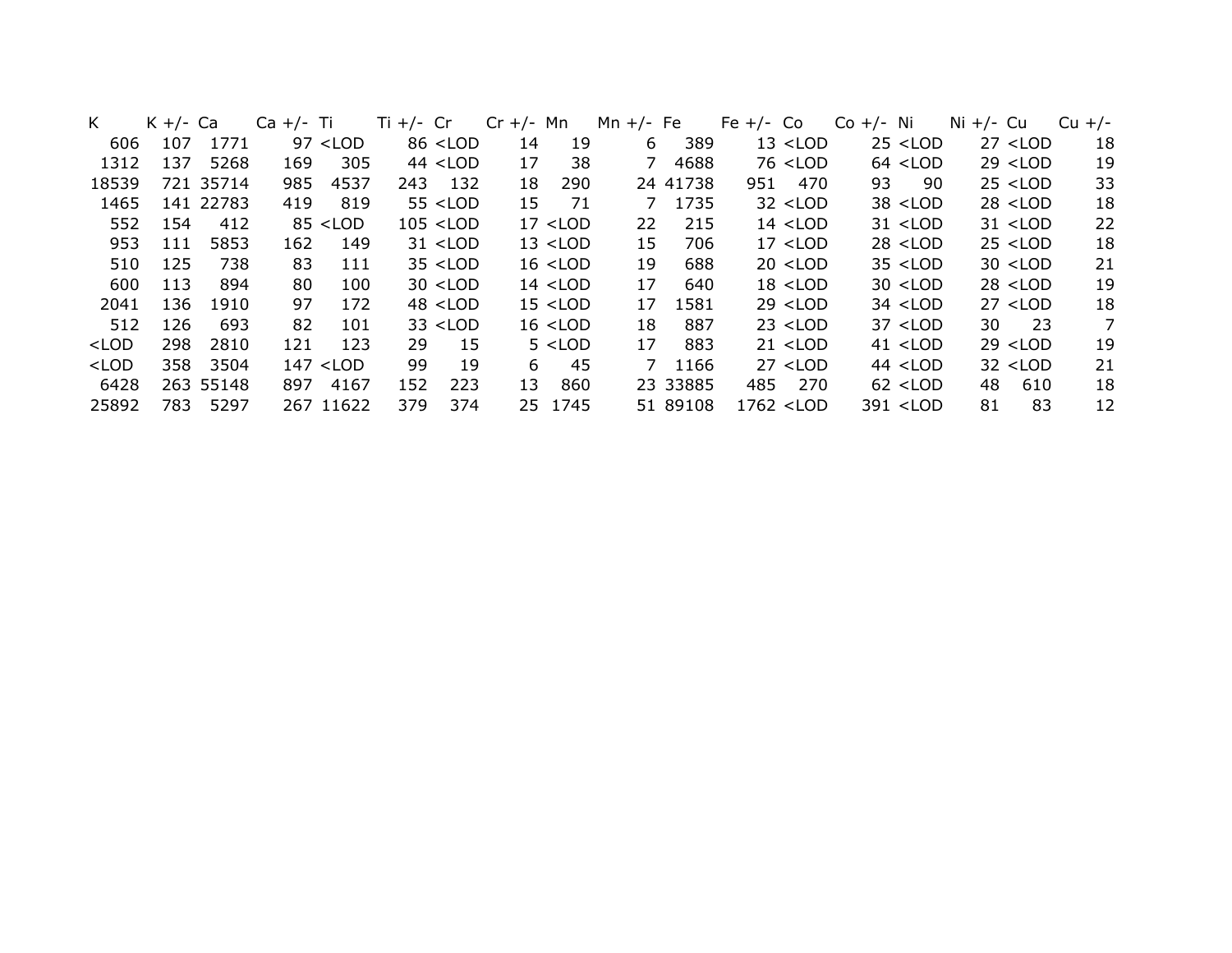| Zn                                                                                                                                                                                                                                                                                                                  | $Zn +/- As$ | Se<br>As $+/-$ | Se $+/-$ | Rb        | $Rb +/-$ Sr   |                                                                                                                                                                     | $Sr$ +/- $Zr$       | $Zr +/-$ Mo | Mo $+/-$<br>Ag | Cd<br>Ag $+/-$                      | $Cd +/-$ |
|---------------------------------------------------------------------------------------------------------------------------------------------------------------------------------------------------------------------------------------------------------------------------------------------------------------------|-------------|----------------|----------|-----------|---------------|---------------------------------------------------------------------------------------------------------------------------------------------------------------------|---------------------|-------------|----------------|-------------------------------------|----------|
| $<$ LOD                                                                                                                                                                                                                                                                                                             | $8$ < LOD   | $7$ < LOD      |          | $3$ < LOD |               | 9                                                                                                                                                                   | $1$ < LOD           | $5$ < LOD   | $7$ < LOD      | $35$ <lod< td=""><td>46</td></lod<> | 46       |
| 9                                                                                                                                                                                                                                                                                                                   | $3$ < LOD   | $8$ < LOD      | 3        | 4         |               | 10                                                                                                                                                                  | $1$ < LOD           | $5$ < LOD   | $7$ < LOD      | $35$ <lod< td=""><td>46</td></lod<> | 46       |
| 63                                                                                                                                                                                                                                                                                                                  | $7$ < LOD   | $13$ < LOD     | 5.       | 85        | 4             | 137                                                                                                                                                                 | -76<br>5.           | 28<br>4     | $4$ < LOD      | $51$ < LOD                          | 68       |
| <lod< td=""><td><math>8</math> &lt; LOD</td><td><math>8</math> &lt; LOD</td><td></td><td><math>3</math> &lt; LOD</td><td></td><td><math>3</math> &lt; LOD</td><td><math>3</math> &lt; LOD</td><td><math>5</math> &lt; LOD</td><td><math>7</math> &lt; LOD</td><td><math>34</math> &lt; LOD</td><td>46</td></lod<>   | $8$ < LOD   | $8$ < LOD      |          | $3$ < LOD |               | $3$ < LOD                                                                                                                                                           | $3$ < LOD           | $5$ < LOD   | $7$ < LOD      | $34$ < LOD                          | 46       |
| $<$ LOD                                                                                                                                                                                                                                                                                                             | $10$ < LOD  | $8$ < LOD      |          | $3$ < LOD |               | $3$ <lod< td=""><td><math>4</math> &lt; LOD</td><td><math>6</math> &lt; LOD</td><td><math>8</math> &lt; LOD</td><td><math>41</math> &lt; LOD</td><td>55</td></lod<> | $4$ < LOD           | $6$ < LOD   | $8$ < LOD      | $41$ < LOD                          | 55       |
| $<$ LOD                                                                                                                                                                                                                                                                                                             | $8$ < LOD   | $7$ < LOD      |          | $3$ < LOD | 2             | 13                                                                                                                                                                  | $1$ $<$ LOD         | $5$ < LOD   | $7$ < LOD      | $33$ < LOD                          | 44       |
| $<$ LOD                                                                                                                                                                                                                                                                                                             | $9$ < LOD   | $8$ < LOD      |          | $3$ < LOD | 3             | 24                                                                                                                                                                  | $\mathcal{P}$       | $2$ < LOD   | $8$ < LOD      | $38$ < LOD                          | 50       |
| $<$ LOD                                                                                                                                                                                                                                                                                                             | $9$ < LOD   | $7$ < LOD      |          | $3$ < LOD | 3.            | 25                                                                                                                                                                  | $2$ < LOD           | $6$ $<$ LOD | $7$ $<$ LOD    | $36$ < LOD                          | 48       |
| $<$ LOD                                                                                                                                                                                                                                                                                                             | $8$ < LOD   | $6$ < LOD      |          | $3$ < LOD | 3.            | 17                                                                                                                                                                  | $1$ < LOD           | $5$ < LOD   | $7$ < LOD      | $33$ < LOD                          | 44       |
| $<$ LOD                                                                                                                                                                                                                                                                                                             | $10$ < LOD  | $7$ < LOD      |          | $3$ < LOD | 3.            | 11                                                                                                                                                                  | $1$ < LOD           | $5$ < LOD   | 41<br>7        | $12$ < LOD                          | 50       |
| $<$ LOD                                                                                                                                                                                                                                                                                                             | $9$ < LOD   | $7$ < LOD      | 3.       | 5         |               | 17                                                                                                                                                                  | $\mathcal{P}$<br>9  | $2$ < LOD   | $7$ < LOD      | $35$ < LOD                          | 47       |
| <lod< td=""><td><math>9</math> &lt; LOD</td><td><math>7</math> <math>&lt;</math> LOD</td><td></td><td><math>3</math> &lt; LOD</td><td>3.</td><td>12</td><td><math>\overline{2}</math><br/>8</td><td><math>2</math> &lt; LOD</td><td><math>8</math> &lt; LOD</td><td><math>38</math> &lt; LOD</td><td>50</td></lod<> | $9$ < LOD   | $7$ $<$ LOD    |          | $3$ < LOD | 3.            | 12                                                                                                                                                                  | $\overline{2}$<br>8 | $2$ < LOD   | $8$ < LOD      | $38$ < LOD                          | 50       |
| 1225                                                                                                                                                                                                                                                                                                                | $22$ < LOD  | 20<br>21       | 2        | 33        | $\mathcal{L}$ | 218                                                                                                                                                                 | 252<br>4            | 41<br>4     | $3$ < LOD      | 35<br>49                            | 15       |
| 449                                                                                                                                                                                                                                                                                                                 | 51<br>16    | 8<br>6         | 2        | 119       | 4             | 104                                                                                                                                                                 | 270<br>4            | 13<br>6.    | $3$ < LOD      | $45$ <lod< td=""><td>59</td></lod<> | 59       |